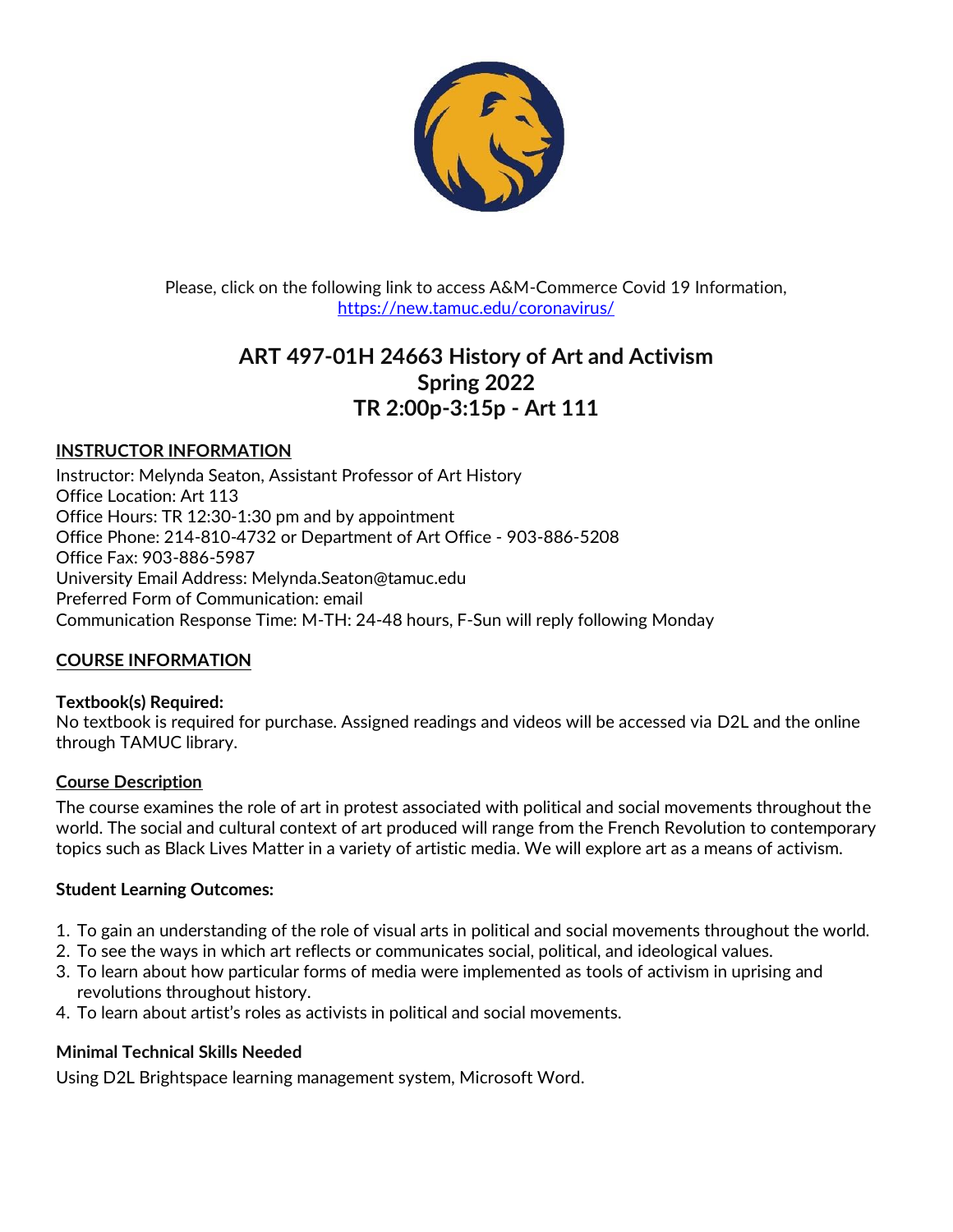## **Course Instruction Methods and Student Expectations:**

This course will require both reading material located in the D2L classroom or accessed via through the TAMUC library, regular class attendance, and active participation in class discussion. Assignments will include written assignments and class presentations.

#### **COURSE REQUIREMENTS**

#### **Grading**

Final grades in this course will be based on the following scale:

| $A = 90\% - 100\%$  | $A = 270 - 300$ Points |
|---------------------|------------------------|
| $B = 80\% - 89\%$   | $B = 240 - 369$ Points |
| $C = 70\% - 79\%$   | $C = 210 - 339$ Points |
| $D = 60\% - 69\%$   | $D = 180 - 209$ Points |
| $F = 59\%$ or below | $F = 0 - 179$ Points   |

#### **Assessments**

Reading Response Papers – 4 @ 50 pts = 200 pts Research Paper – 75 pts Class Presentation – 25 pts Total Points – 300

#### **Course Policies:**

**Assignments**: Late submissions will receive a ½ letter grade deduction for each day submitted late and will not be accepted after three (3) days past deadline. See course schedule for assignments deadlines.

**Participation:** Students are expected to attend class, having done the assigned reading and prepared to critically discuss the readings and actively participate in class discussion. The success of each week's discussion depends on the preparation of all the class participants.

It is the responsibility of each student to monitor his/her attendance. Each student in this course is allowed five (5) unexcused absences. Unexcused absences require no explanation on the part of the student.

In this class, excused absences are: (1) participation in pre-approved University activities such as athletic events, sponsored field trips, and travel for specific University-related academic reasons; (2) verifiable legal proceedings; and (3) cases of illness, injury, or emergencies. For any absences to be considered excused, illness or otherwise, documentation for your absence must be emailed to your professor not later than 5 days after the missed class. Failure to do so will result in an unexcused absence, NO EXCEPTIONS.

When a student accrues more than five (5) unexcused absences the instructor has the prerogative to drop the student 1 letter grade for each unexcused absence exceeding 5. For example, 6 unexcused absences will drop an "A" to a "B" and so forth.

#### **Academic dishonesty:**

There is zero tolerance for academic dishonesty in this class. Be sure that you understand what constitutes academic dishonesty (e.g., plagiarism, cheating on exams, theft of instructional material or exams, representing the work of someone else as one's own, etc.). Academic dishonesty is a severe transgression in college and may result in referral to the Dean of Students, dismissal from class, expulsion from the University, and a failing grade.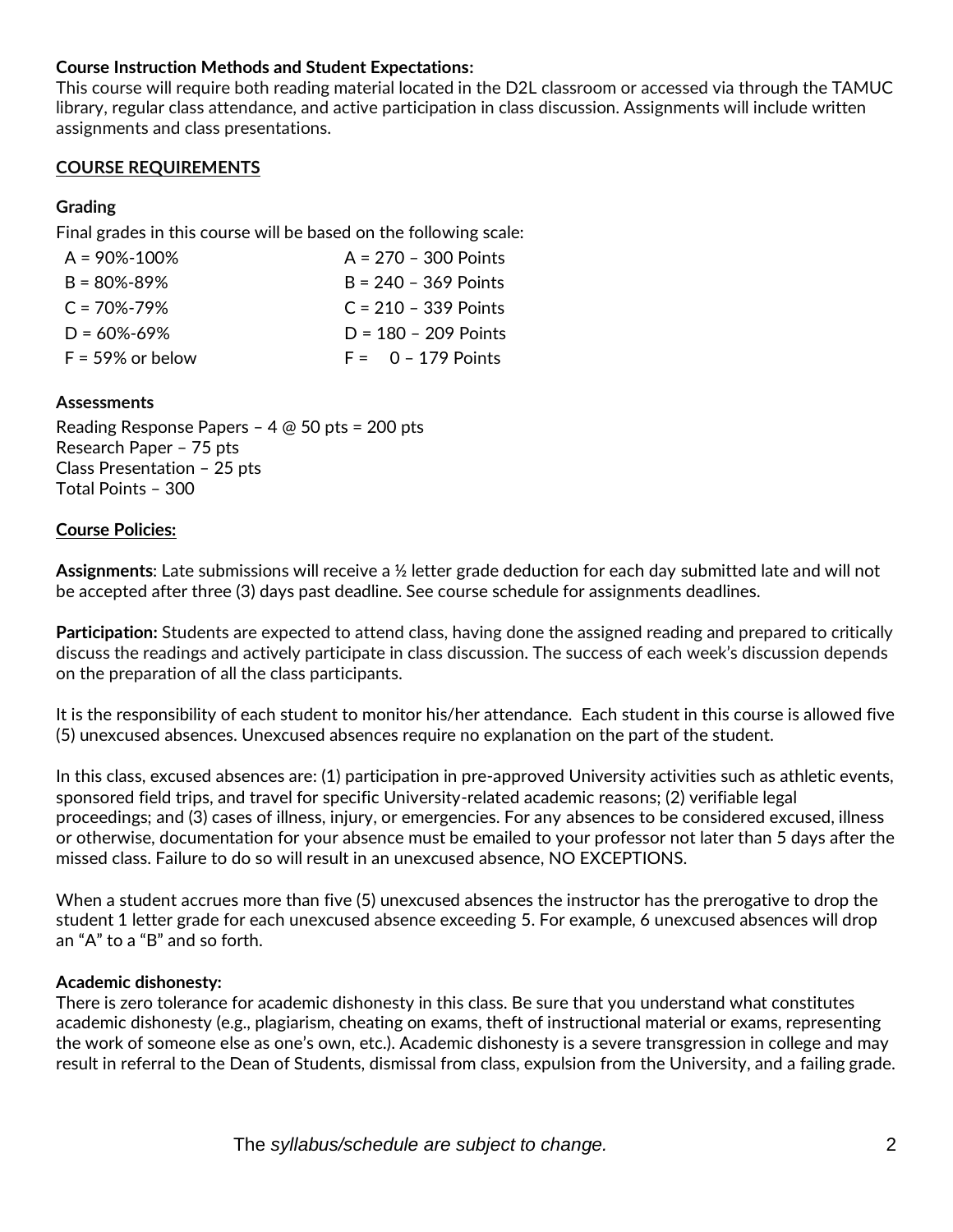#### **Classroom Etiquette:**

## **CELL PHONE USE IS NOT PERMITTED IN THE CLASSROOM.** ANY STUDENT TEXT MESSAGING WILL BE ASKED TO LEAVE CLASS. NO EXCEPTIONS.

Please be mindful and respectful of others in the classroom. In all communication including email and discussion groups please adhere to the following guidelines:

- Use of profanity, slang or racial slurs is NOT permitted
- Be mindful of tone, keep it professional and respectful of others
- Avoid jokes, as they may not come across as such by others

Any behavior that is deemed disruptive by the instructor may result in a student being asked to leave class, and continued disruptions may also result in expulsion from the class.

## **TECHNOLOGY REQUIREMENTS**

**LMS**

All course sections offered by Texas A&M University-Commerce have a corresponding course shell in the myLeo Online Learning Management System (LMS). Below are technical requirements

LMS Requirements: <https://community.brightspace.com/s/article/Brightspace-Platform-Requirements>

LMS Browser Support: [https://documentation.brightspace.com/EN/brightspace/requirements/all/browser\\_support.htm](https://documentation.brightspace.com/EN/brightspace/requirements/all/browser_support.htm)

#### YouSeeU Virtual Classroom Requirements:

<https://support.youseeu.com/hc/en-us/articles/115007031107-Basic-System-Requirements>

## **ACCESS AND NAVIGATION**

You will need your campus-wide ID (CWID) and password to log into the course. If you do not know your CWID or have forgotten your password, contact the Center for IT Excellence (CITE) at 903.468.6000 or [helpdesk@tamuc.edu](mailto:helpdesk@tamuc.edu)**.**

**Note:** Personal computer and internet connection problems do not excuse the requirement to complete all course work in a timely and satisfactory manner. Each student needs to have a backup method to deal with these inevitable problems. These methods might include the availability of a backup PC at home or work, the temporary use of a computer at a friend's home, the local library, office service companies, Starbucks, a TAMUC campus open computer lab, etc.

## **COMMUNICATION AND SUPPORT**

If you have any questions or are having difficulties with the course material, please contact your Instructor.

## **Technical Support**

If you are having technical difficulty with any part of Brightspace, please contact Brightspace Technical Support at 1-877-325-7778. Other support options can be found here[:https://community.brightspace.com/support/s/contactsupport](https://community.brightspace.com/support/s/contactsupport)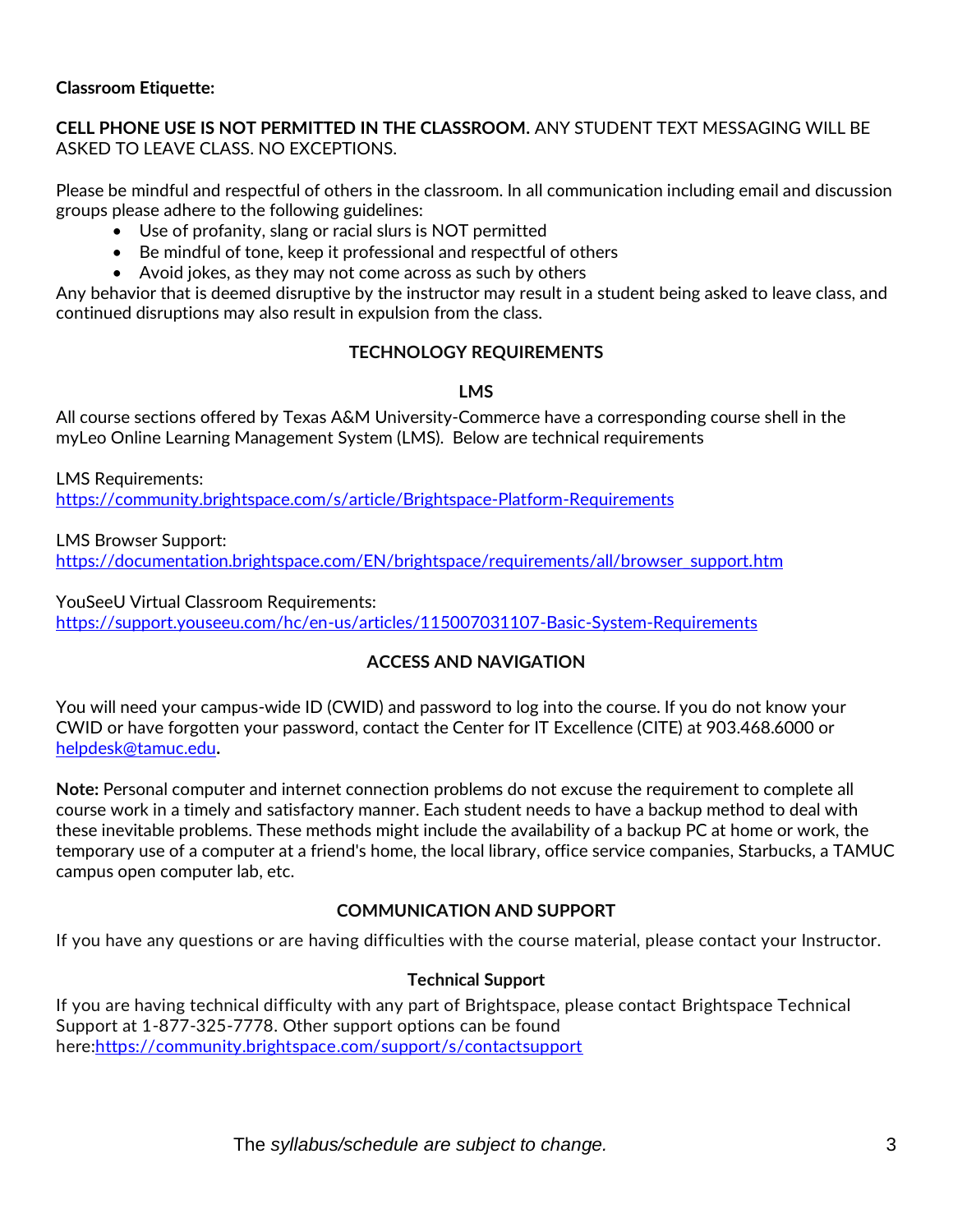## **Interaction with Instructor Statement**

Email is the quickest and most reliable way to contact me at [melynda.seaton@tamuc.edu](mailto:melynda.seaton@tamuc.edu) and I will conduct email correspondence according to the following schedule:

- Monday–Thursday: Every effort will be made to answer your emails within a 24-48-hour period.
- Friday–Sunday: I will try to answer your emails in a timely manner, but please understand you may not receive a response until the following Monday or Tuesday.

You may also contact me at 214-810-4732. If you wish to call, please be mindful of the time and only call during normal business hours Monday – Thursday, 8 am – 5 pm.

Please feel free to contact me with any questions or concerns you may have.

If you encounter problems accessing D2L, please contact Technical Support at 1-877-325-7778.

## **UNIVERSITY PROCEDURES/POLICIES**

## **Syllabus Change Policy**

The syllabus is a guide. Circumstances and events, such as student progress, may make it necessary for the instructor to modify the syllabus during the semester. Any changes made to the syllabus will be announced in advance.

## **University Specific Procedures**

## **Student Conduct**

All students enrolled at the University shall follow the tenets of common decency and acceptable behavior conducive to a positive learning environment. The Code of Student Conduct is described in detail in the [Student Guidebook.](http://www.tamuc.edu/Admissions/oneStopShop/undergraduateAdmissions/studentGuidebook.aspx)

<http://www.tamuc.edu/Admissions/oneStopShop/undergraduateAdmissions/studentGuidebook.aspx>

Students should also consult the Rules of Netiquette for more information regarding how to interact with students in an online forum:<https://www.britannica.com/topic/netiquette>

## **TAMUC Attendance**

For more information about the attendance policy please visit the **Attendance** webpage and **Procedure** [13.99.99.R0.01](http://www.tamuc.edu/aboutUs/policiesProceduresStandardsStatements/rulesProcedures/13students/academic/13.99.99.R0.01.pdf)<http://www.tamuc.edu/admissions/registrar/generalInformation/attendance.aspx>

[http://www.tamuc.edu/aboutUs/policiesProceduresStandardsStatements/rulesProcedures/13students/acade](http://www.tamuc.edu/aboutUs/policiesProceduresStandardsStatements/rulesProcedures/13students/academic/13.99.99.R0.01.pdf) [mic/13.99.99.R0.01.pdf](http://www.tamuc.edu/aboutUs/policiesProceduresStandardsStatements/rulesProcedures/13students/academic/13.99.99.R0.01.pdf)

## **Academic Integrity**

Students at Texas A&M University-Commerce are expected to maintain high standards of integrity and honesty in all of their scholastic work. For more details and the definition of academic dishonesty see the following procedures:

[Undergraduate Academic Dishonesty 13.99.99.R0.03](http://www.tamuc.edu/aboutUs/policiesProceduresStandardsStatements/rulesProcedures/13students/undergraduates/13.99.99.R0.03UndergraduateAcademicDishonesty.pdf) [Undergraduate Student Academic Dishonesty Form](http://www.tamuc.edu/aboutUs/policiesProceduresStandardsStatements/rulesProcedures/documents/13.99.99.R0.03UndergraduateStudentAcademicDishonestyForm.pdf)

[http://www.tamuc.edu/aboutUs/policiesProceduresStandardsStatements/rulesProcedures/documents/13.99.](http://www.tamuc.edu/aboutUs/policiesProceduresStandardsStatements/rulesProcedures/documents/13.99.99.R0.03UndergraduateStudentAcademicDishonestyForm.pdf) [99.R0.03UndergraduateStudentAcademicDishonestyForm.pdf](http://www.tamuc.edu/aboutUs/policiesProceduresStandardsStatements/rulesProcedures/documents/13.99.99.R0.03UndergraduateStudentAcademicDishonestyForm.pdf)

The *syllabus/schedule are subject to change.* 4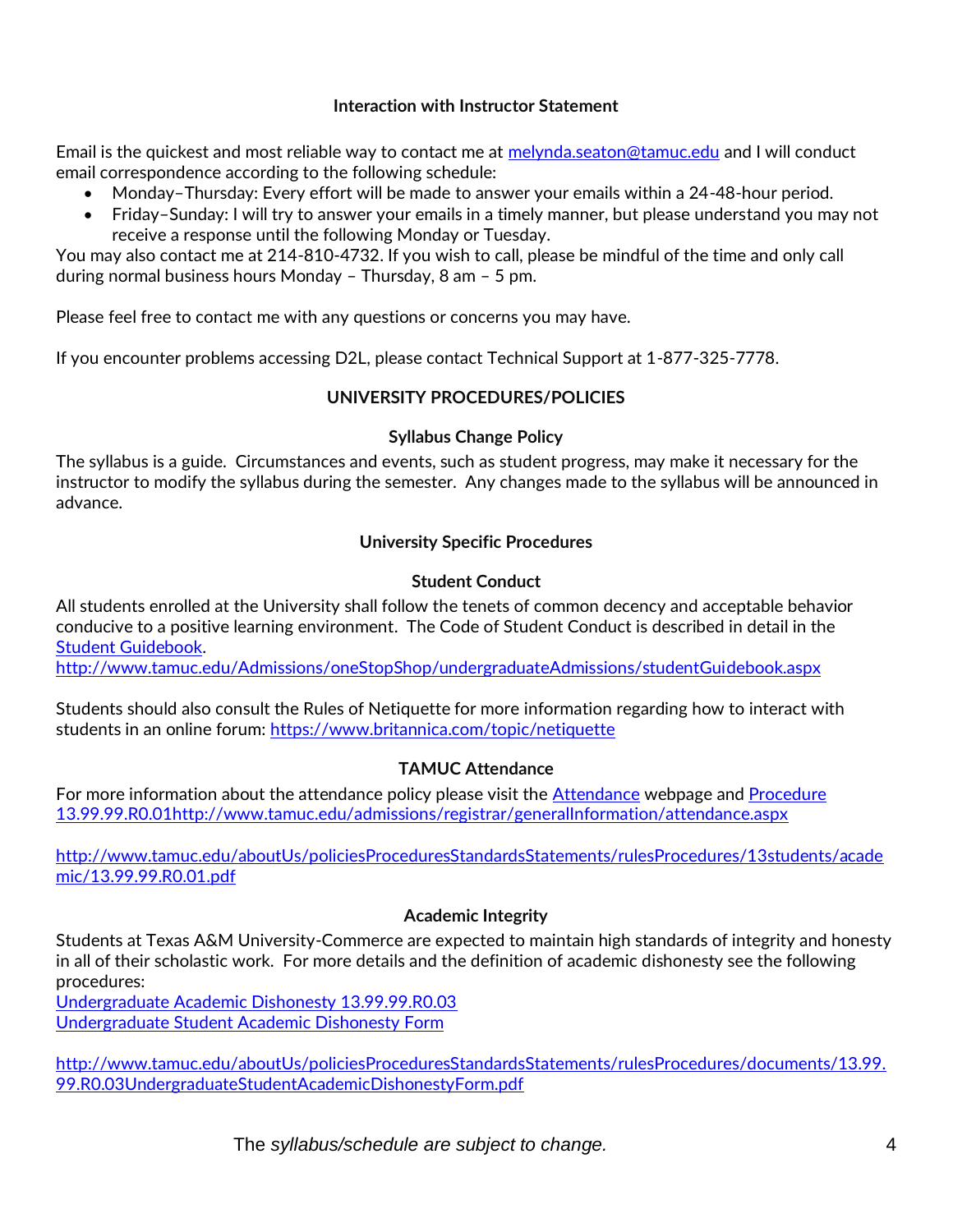#### **Students with Disabilities-- ADA Statement**

The Americans with Disabilities Act (ADA) is a federal anti-discrimination statute that provides comprehensive civil rights protection for persons with disabilities. Among other things, this legislation requires that all students with disabilities be guaranteed a learning environment that provides for reasonable accommodation of their disabilities. If you have a disability requiring an accommodation, please contact:

#### **Office of Student Disability Resources and Services**

Texas A&M University-Commerce Velma K. Waters Library Rm 162 Phone (903) 886-5150 or (903) 886-5835 Fax (903) 468-8148 Email: [studentdisabilityservices@tamuc.edu](mailto:studentdisabilityservices@tamuc.edu) Website: [Office of Student Disability Resources and Services](http://www.tamuc.edu/campusLife/campusServices/studentDisabilityResourcesAndServices/) <http://www.tamuc.edu/campusLife/campusServices/studentDisabilityResourcesAndServices/>

#### **Nondiscrimination Notice**

Texas A&M University-Commerce will comply in the classroom, and in online courses, with all federal and state laws prohibiting discrimination and related retaliation on the basis of race, color, religion, sex, national origin, disability, age, genetic information or veteran status. Further, an environment free from discrimination on the basis of sexual orientation, gender identity, or gender expression will be maintained.

#### **Campus Concealed Carry Statement**

Texas Senate Bill - 11 (Government Code 411.2031, et al.) authorizes the carrying of a concealed handgun in Texas A&M University-Commerce buildings only by persons who have been issued and are in possession of a Texas License to Carry a Handgun. Qualified law enforcement officers or those who are otherwise authorized to carry a concealed handgun in the State of Texas are also permitted to do so. Pursuant to Penal Code (PC) 46.035 and A&M-Commerce Rule 34.06.02.R1, license holders may not carry a concealed handgun in restricted locations.

For a list of locations, please refer to the [Carrying Concealed Handguns On Campus](http://www.tamuc.edu/aboutUs/policiesProceduresStandardsStatements/rulesProcedures/34SafetyOfEmployeesAndStudents/34.06.02.R1.pdf) document and/or consult your event organizer.

Web url:

[http://www.tamuc.edu/aboutUs/policiesProceduresStandardsStatements/rulesProcedures/34SafetyOfEmploy](http://www.tamuc.edu/aboutUs/policiesProceduresStandardsStatements/rulesProcedures/34SafetyOfEmployeesAndStudents/34.06.02.R1.pdf) [eesAndStudents/34.06.02.R1.pdf](http://www.tamuc.edu/aboutUs/policiesProceduresStandardsStatements/rulesProcedures/34SafetyOfEmployeesAndStudents/34.06.02.R1.pdf)

Pursuant to PC 46.035, the open carrying of handguns is prohibited on all A&M-Commerce campuses. Report violations to the University Police Department at 903-886-5868 or 9-1-1.

## **A&M-Commerce Supports Students' Mental Health**

The Counseling Center at A&M-Commerce, located in the Halladay Building, Room 203, offers counseling services, educational programming, and connection to community resources for students. Students have 24/7 access to the Counseling Center's crisis assessment services by calling 903-886-5145. For more information regarding Counseling Center events and confidential services, please visit **[www.tamuc.edu/counsel](http://www.tamuc.edu/counsel)**